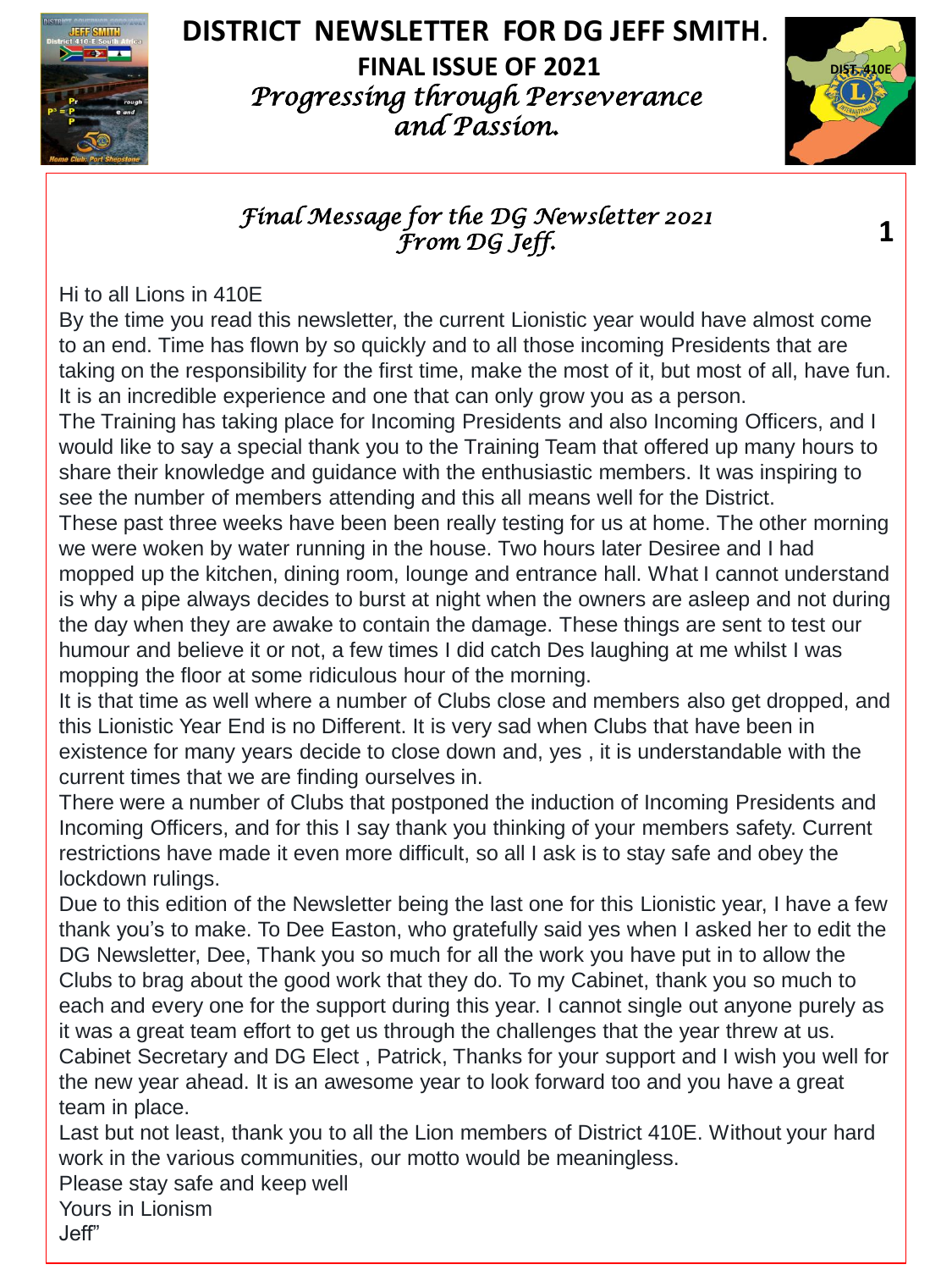

## **DISTRICT NEWSLETTER FOR DG JEFF SMITH**.

*Progressing through Perseverance and Passion.*



From your Editor ……

Hello Fellow Lions,

Please accept a huge vote of thanks from me to all the Clubs who provided me with the photos and articles for the DG's Newsletter over the last year – without your contributions, this Newsletter would not have been possible.

There have been a couple of Clubs that have been outstanding in sending me their news and normally I would not mention their names in case I forgot someone but here I have to mention the Lions from Alberton; I don't think there was an issue without at least 1 project and sometimes up to 4 or 5 in one issue! Thank you Tammy, your awesome contributions have been much appreciated.

At this stage, I am not sure who your new Editor will be, but I would like to ask you to please continue to give him/her the wonderful support you have given me over the past 2 years; it has been fantastic to get to know you and the wonderful work your Clubs have been doing, in spite of the limitations imposed by Covid-19.

I would like to take this opportunity to thank DG Jeff for allowing me the privilege of editing his Newsletter – it was an honour to carry out this position.

Thank you all once again, Yours in Lionism, Dee Easton.

(P.S. I only received 1 entry this month so it is shown below.)



#### **THE WILDS LIONS CLUB.**

**Lion David Griffith** with prospective member **Lucky** display and hand made blanket donated to us on Saturday morning food collection at Benmore Shopping Centre.

The blanket and donated food and nappies were delivered to *Impilo Adoption home* this morning

**We Serve**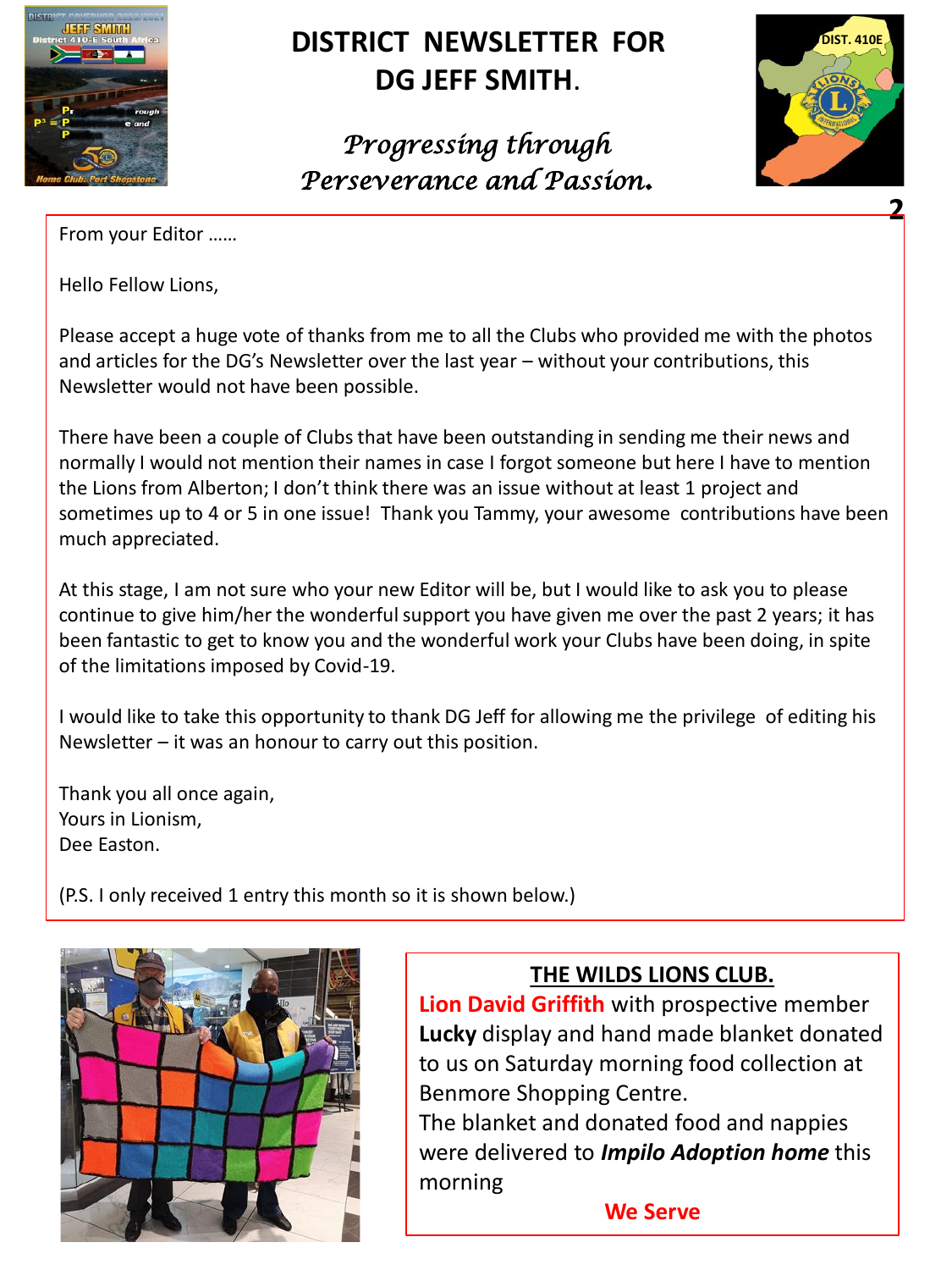

#### **DISTRICT NEWSLETTER FOR** DG JEFF SMITH. Progressing through Perseverance and Passion



**ST CROIX LIONS CLUB.** 



We celebrated Mothersday at Huis Najaar in Despatch. They house 65 Senior Citizens mostly relying on a Sassa Grant.

Huis Najaar has not received any funding from the Government for the last 2 years.



#### HELDERKRUIN LIONS CLUB; SUNDAY 27TH JUNE.

While the lady members were busy delivering hand-made Poncho's, beanies and some donated food to the residents of Lekkerus Senior Citizens Home, the gents went out to the new premises for FORA (Friends of rescued Animals) to map out the underground terrain, ready for building the kennels etc. Sorry I only had a video of the drone taking off so the photo is spoiled by the arrow – but what an interesting project this is going to be! They have had to relocate owing to the illegal miners in the vicinity, making it very dangerous for the Staff, besides which the Zamma Zammas have tapped into FORA's water supply for which FORA has had to foot the bill. Helderkruin Lions will be making this a heritage project as FORA has now purchased the new property whereas they were previously renting their premises.